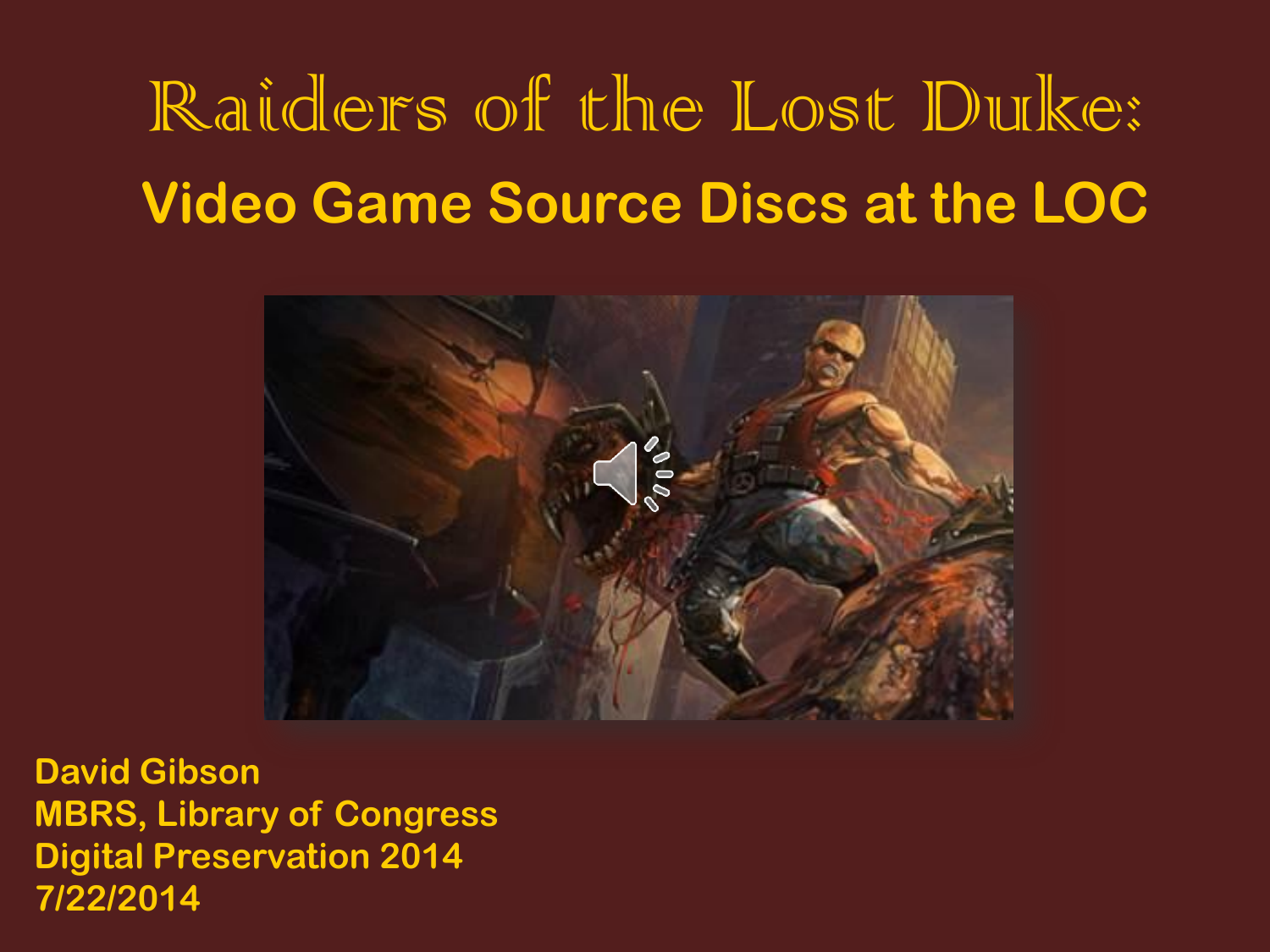## **Some facts about the collection…**

- **MBRS custodial division since 2006**
- **~ 2500 video games**
- **~ 1600 strategy guides**
- **~ 1100 periodicals**
- **13 gaming platforms**
- **Source code excerpts**
- **DVDs and VHS of gameplay**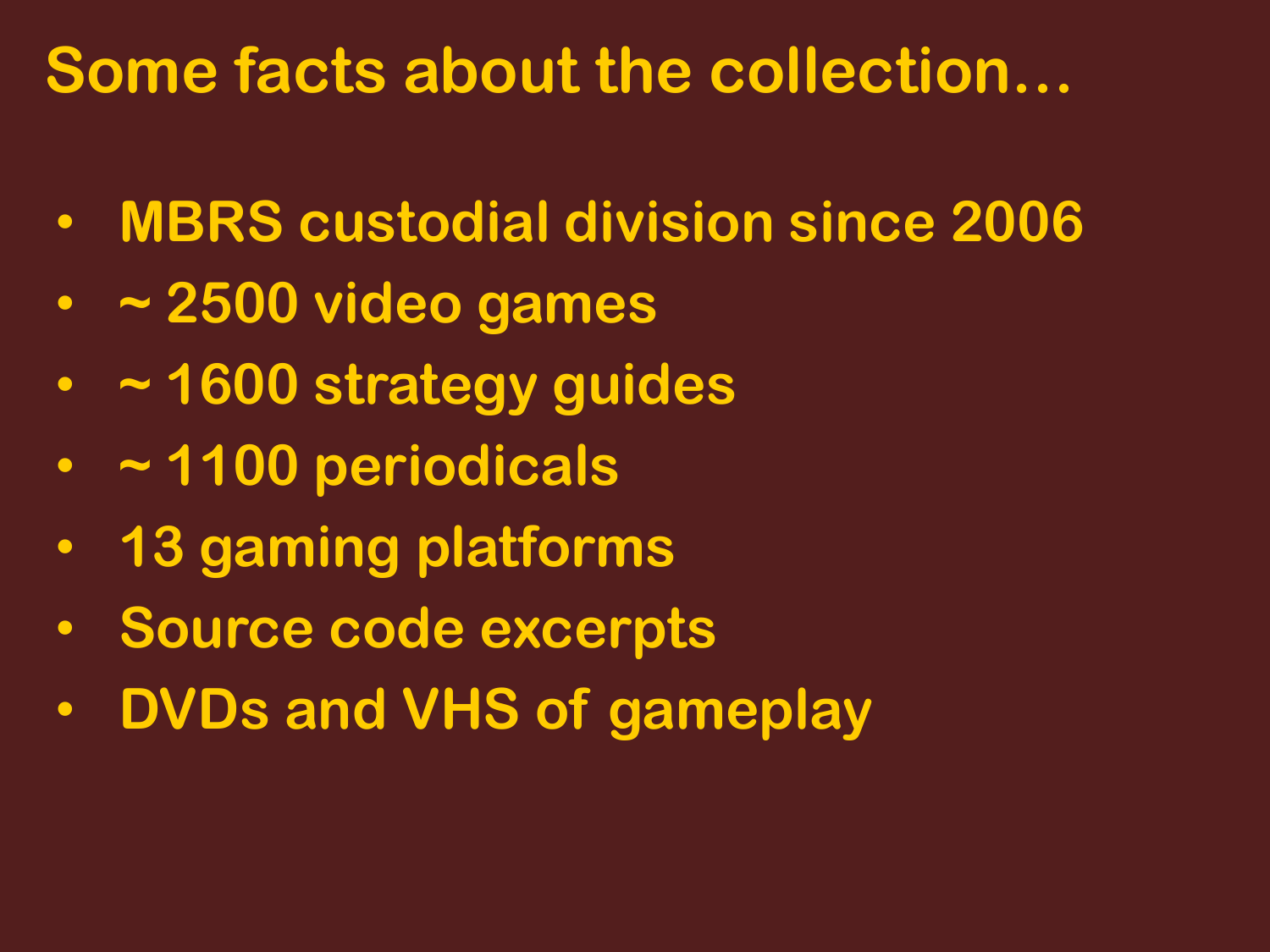# **Some background on Duke Nukem: Critical Mass**



- **Developed by Apogee Software**
- **Scheduled for release in 2009 as the first part of a trilogy**
- **PSP and Nintendo DS versions – different narrative and mechanics**
- **PSP version never released, DS version released in June 2011**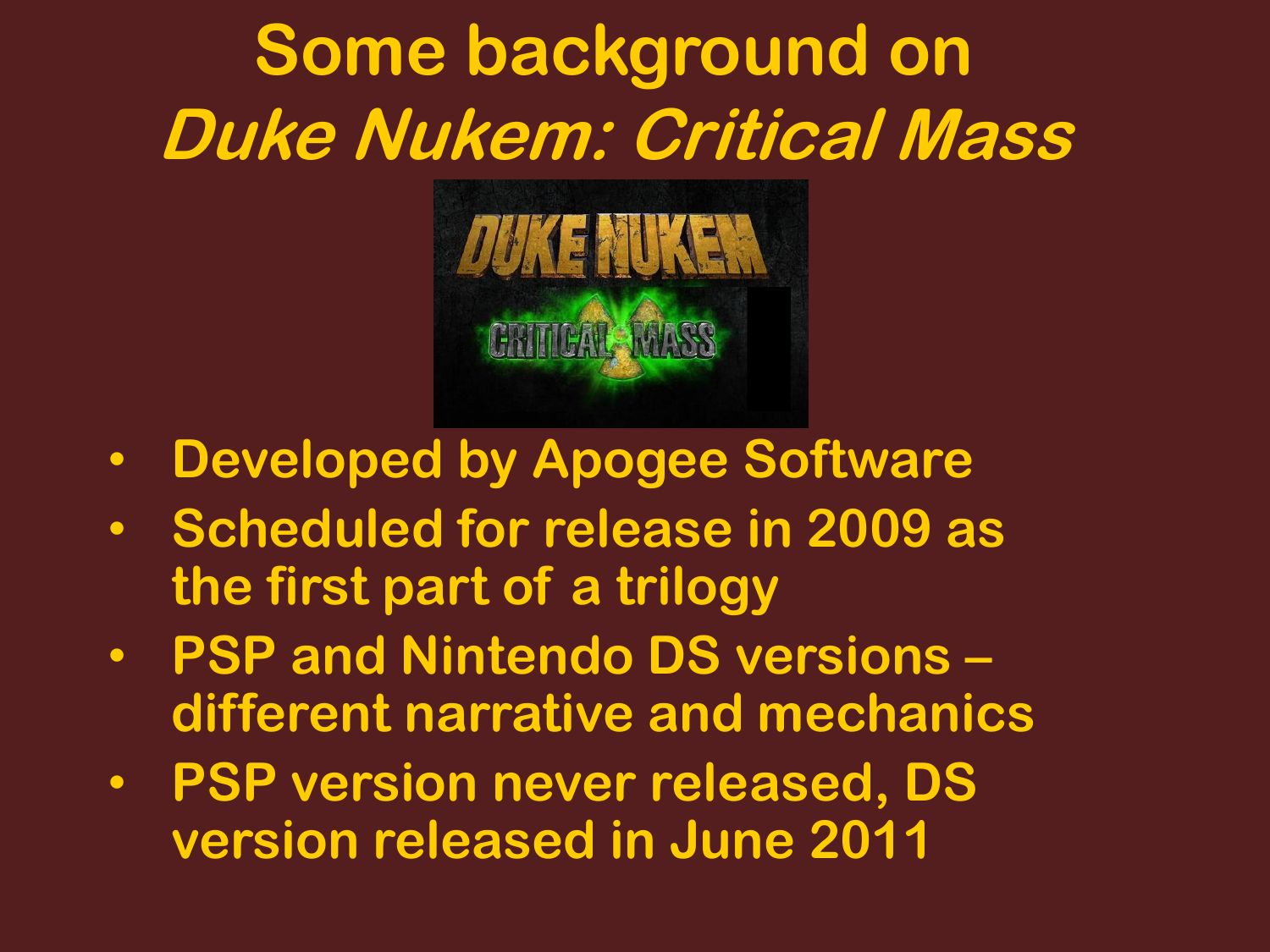## **What we received:**

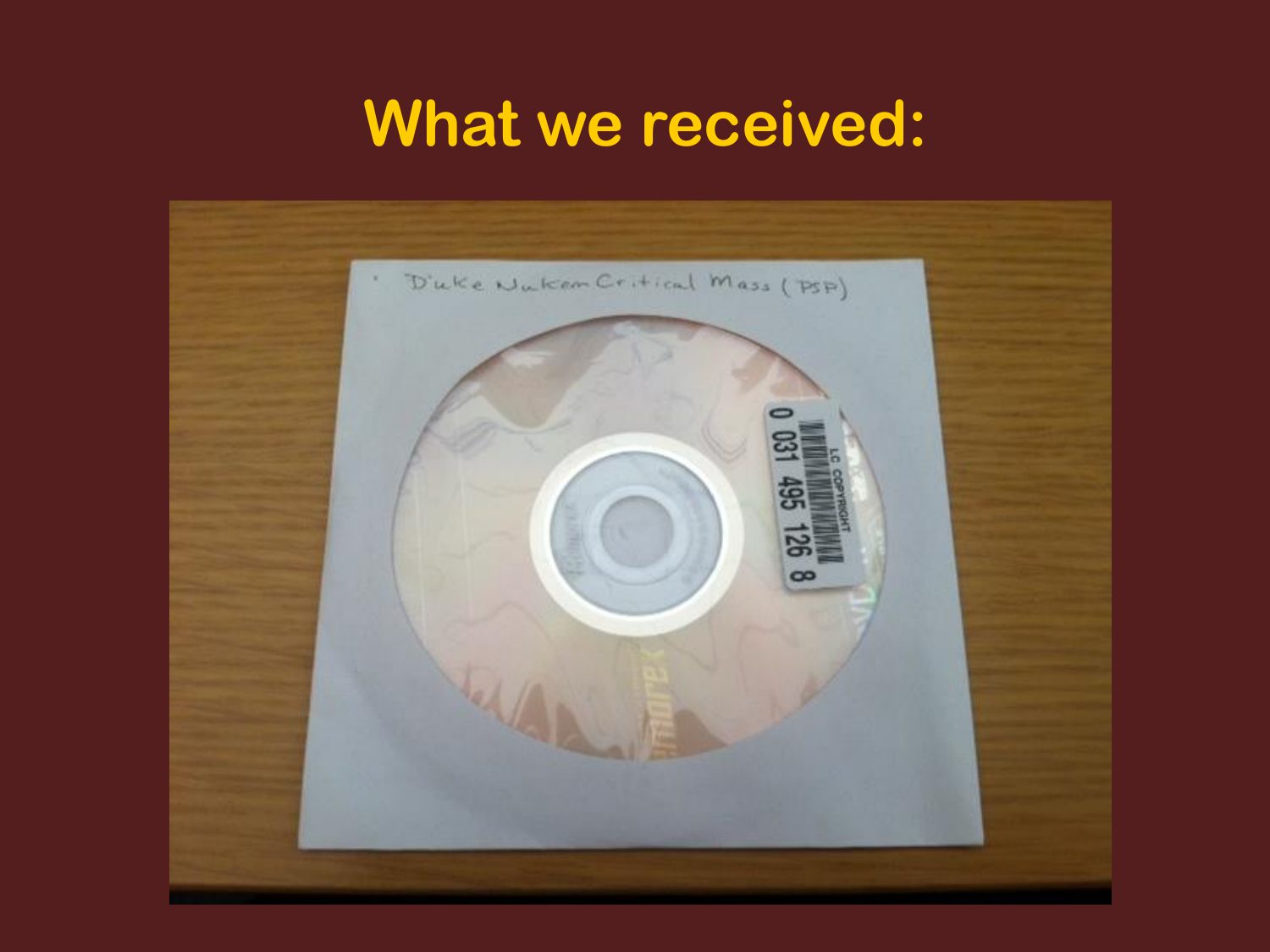#### Duke Nukem: Critical Mass (PSP)

**Type of Work: Computer File** Registration Number / Date: PAu003496314 / 2010-11-08 Application Title: Duke Nukem: Critical Mass (PSP) Title: Duke Nukem: Critical Mass (PSP) Description: Videodisc (DVD+R) Copyright Claimant: Apogee Entertainment, LLC d.b.a. Apogee Software. Address: 5702 Highgate Lane, Rowlett, TX, 75088, United States. Date of Creation: 2010 Authorship on Application: Apogee Entertainment, LLC d.b.a. Apogee Software, employer for hire; Domicile: United States; Citizenship: United States. Authorship: Entire video game; computer code; artwork; and music. Rights and Permissions: Dan Lutter, 5702 Highgate Lane, Rowlett, TX, 75088, United States, (847) 816-7552, danl@apogeesoftware.com Copyright Note: C.O. correspondence. Names: Apogee Entertainment, LLC

Apogee Software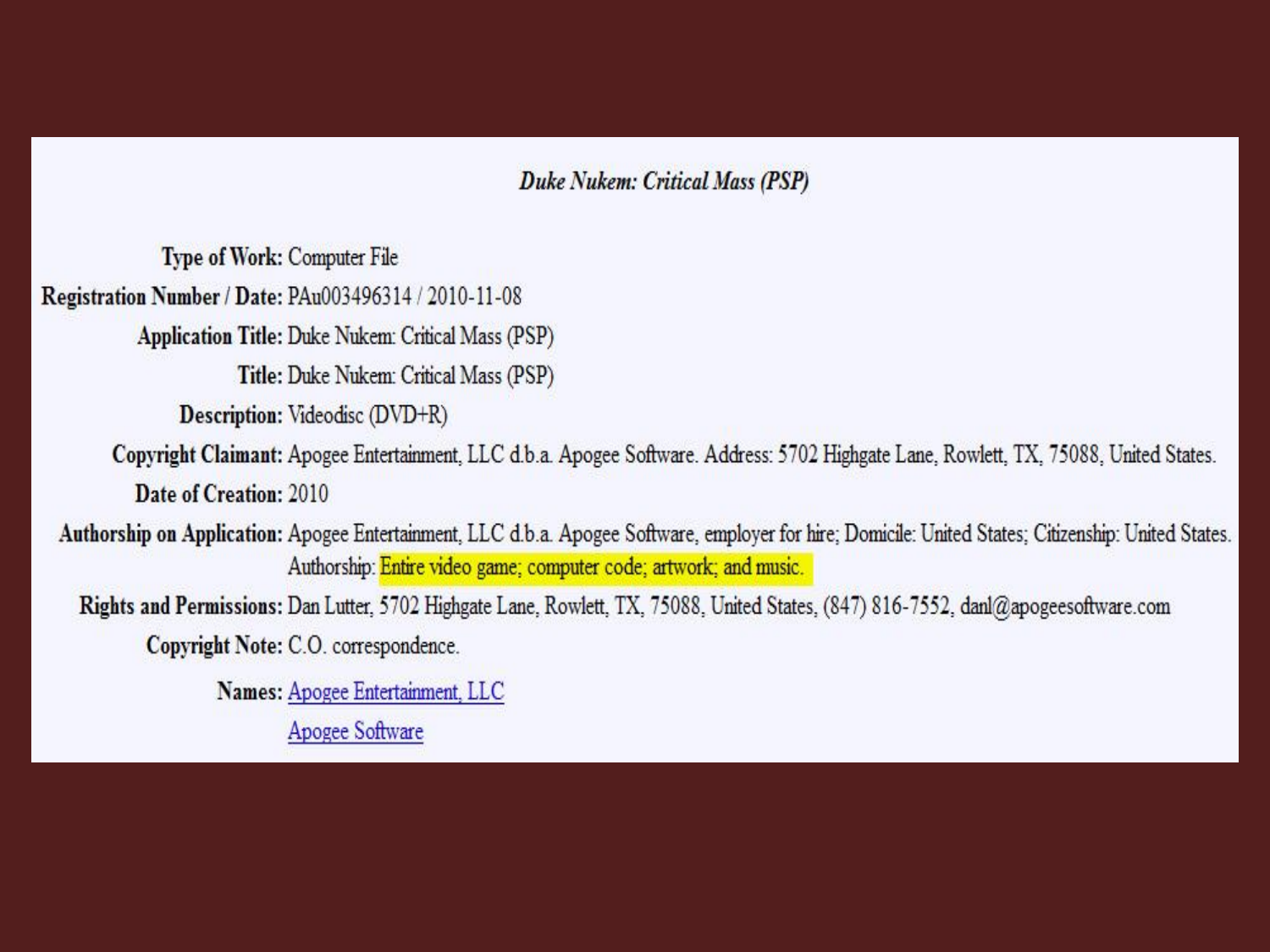### **When I put the disc in my computer, I found:**

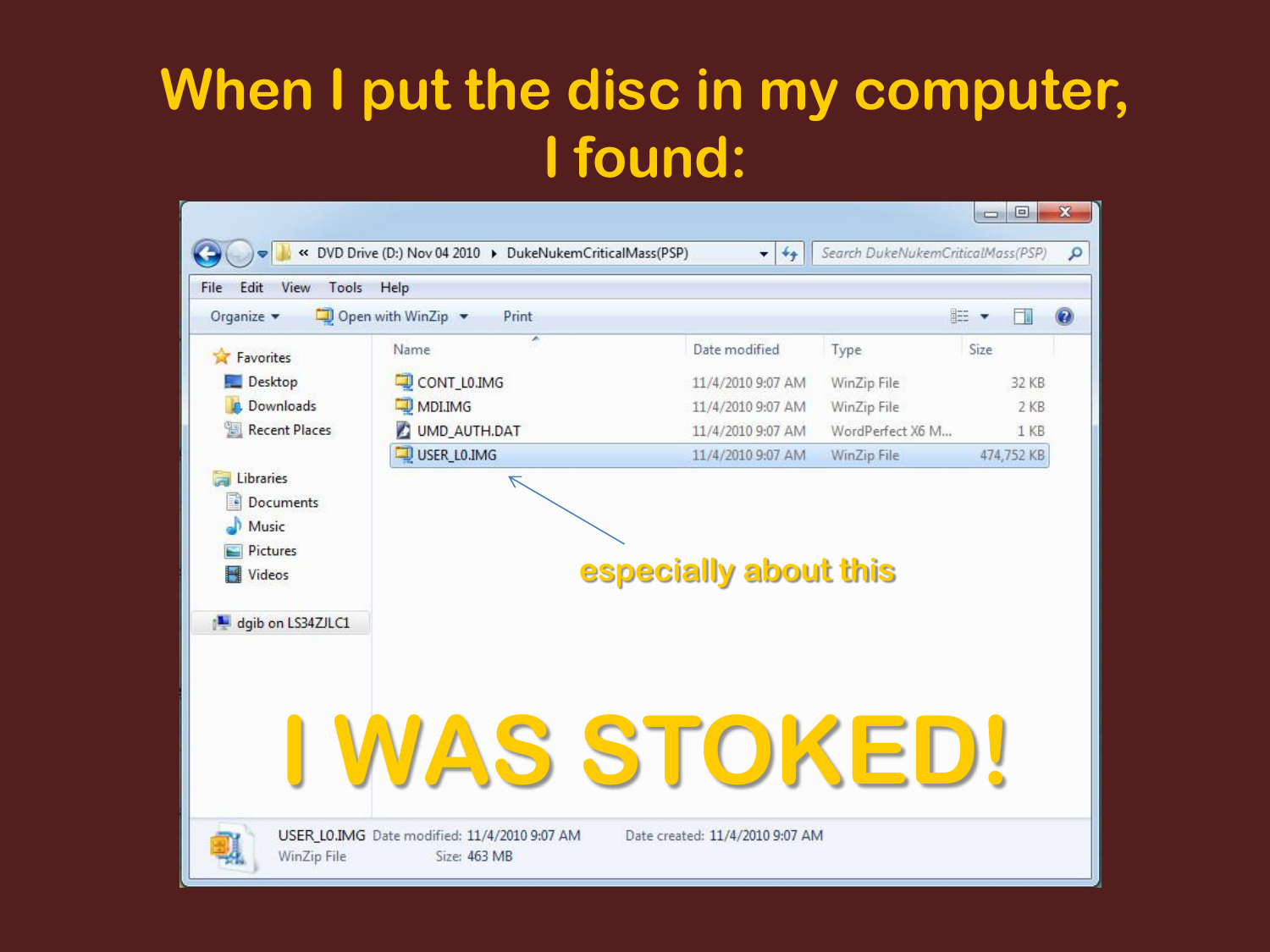#### **A quick look at the file directory…**

```
PSP_GAME
  |
  |---SYSDIR
       | |---Update
       | |---BOOT
           | |---boot.bin (holds compiled binaries and ASCII text)
       | |---EBOOT (nothing)
       | |---OPNSSMP (nothing)
  |---USRDIR
       | |----data
             | |----cutscenes
                  | | |----cut_##
                        | | |----models (.gmo files) - ojbdefault.gmo
                        | | |----pictures (.gim files)
            | |----fonts
            | |----levels
            | |----music (full of .at3 files)
            | |----SD (title screen logos and music)
            | |----selector
            | |----shared_data
           | |----shared_models (lots of .gmo files - 3d models - animated gifs come from 
here)
            | |----shared_pictures (lots of .gim files - texture files / jpegs come from here)
            | |----sounds (
  |---ICON0
  |---PARAM.SFO
```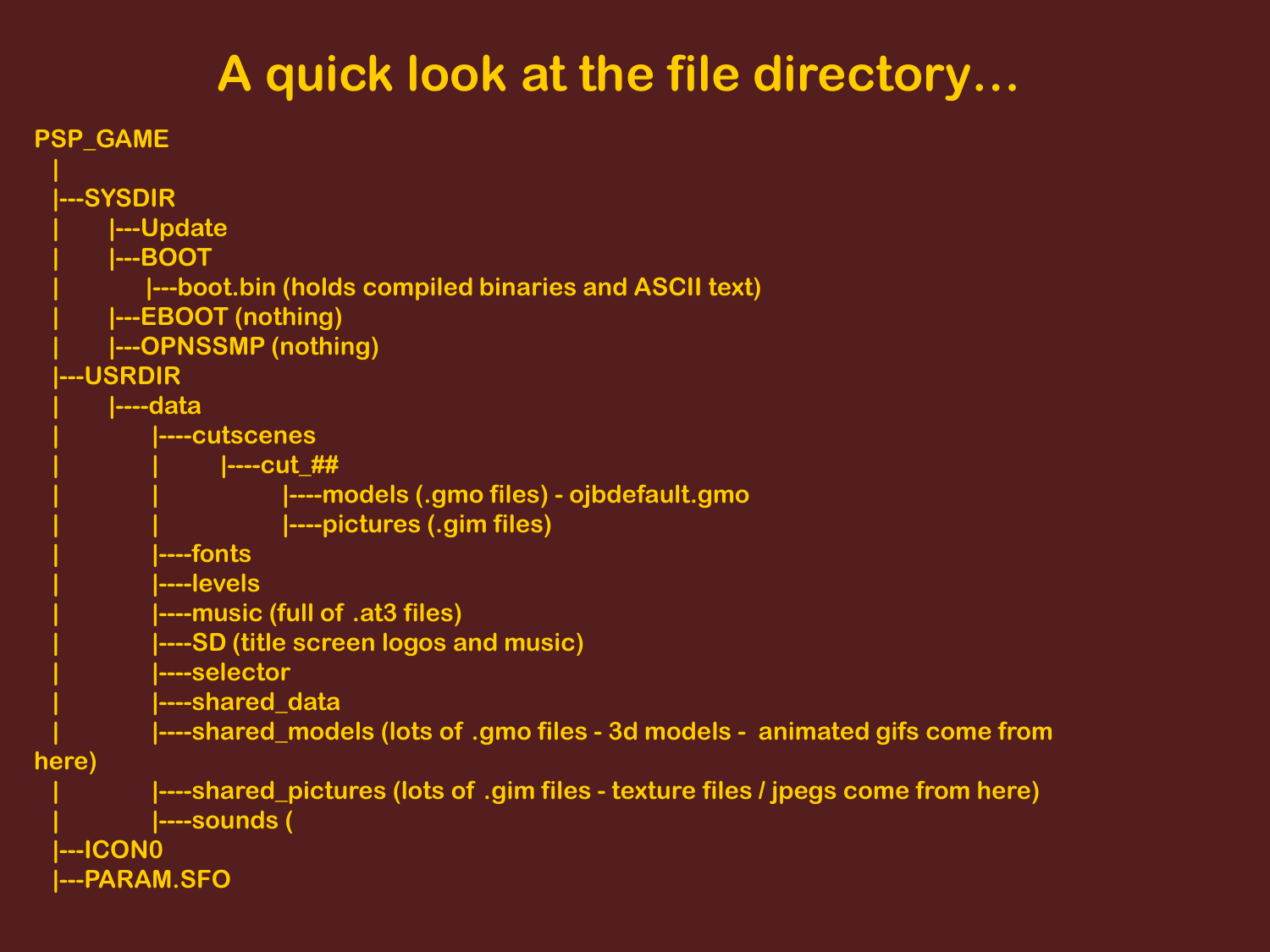- **1,968 files**
- **28 different file formats – many proprietary**

**.at3 .bbs .bin .cus .chr .drs .duk .fss .gim .gmo .gso .gss .lay .ind .mpl .mpt .mpb .mpd .nps .phy .pmf .pss .pus .sfo**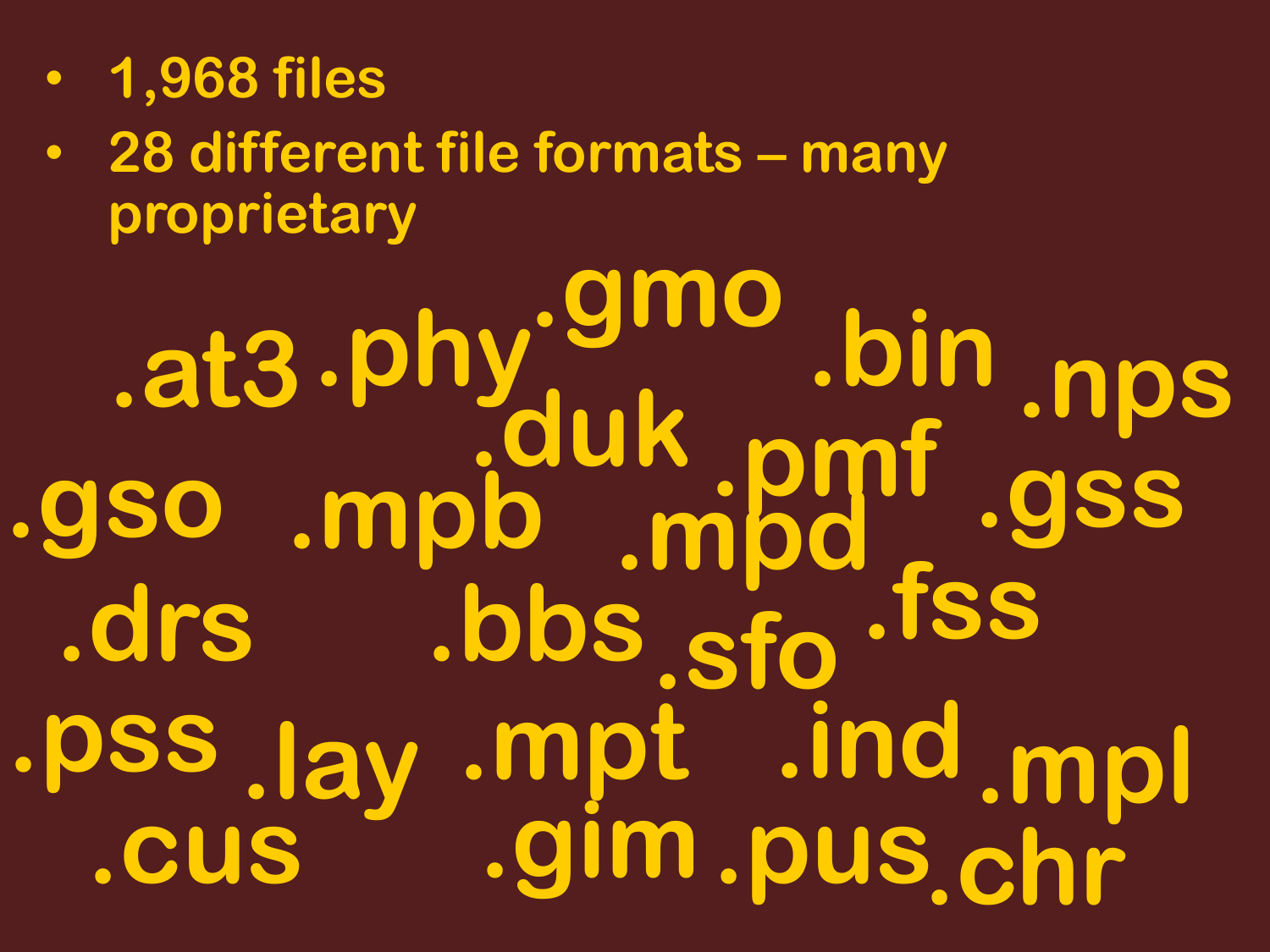# **So, now what…**

- **Met with Packard Campus software developer, Matt Derby**
- **Pulled files off of DVD submission**
- **Found asset files in PSP\_GAME folder in USRDIR subdirectory**
- **Standard folder structure for UMD authoring**
- **How to get access to proprietary files?**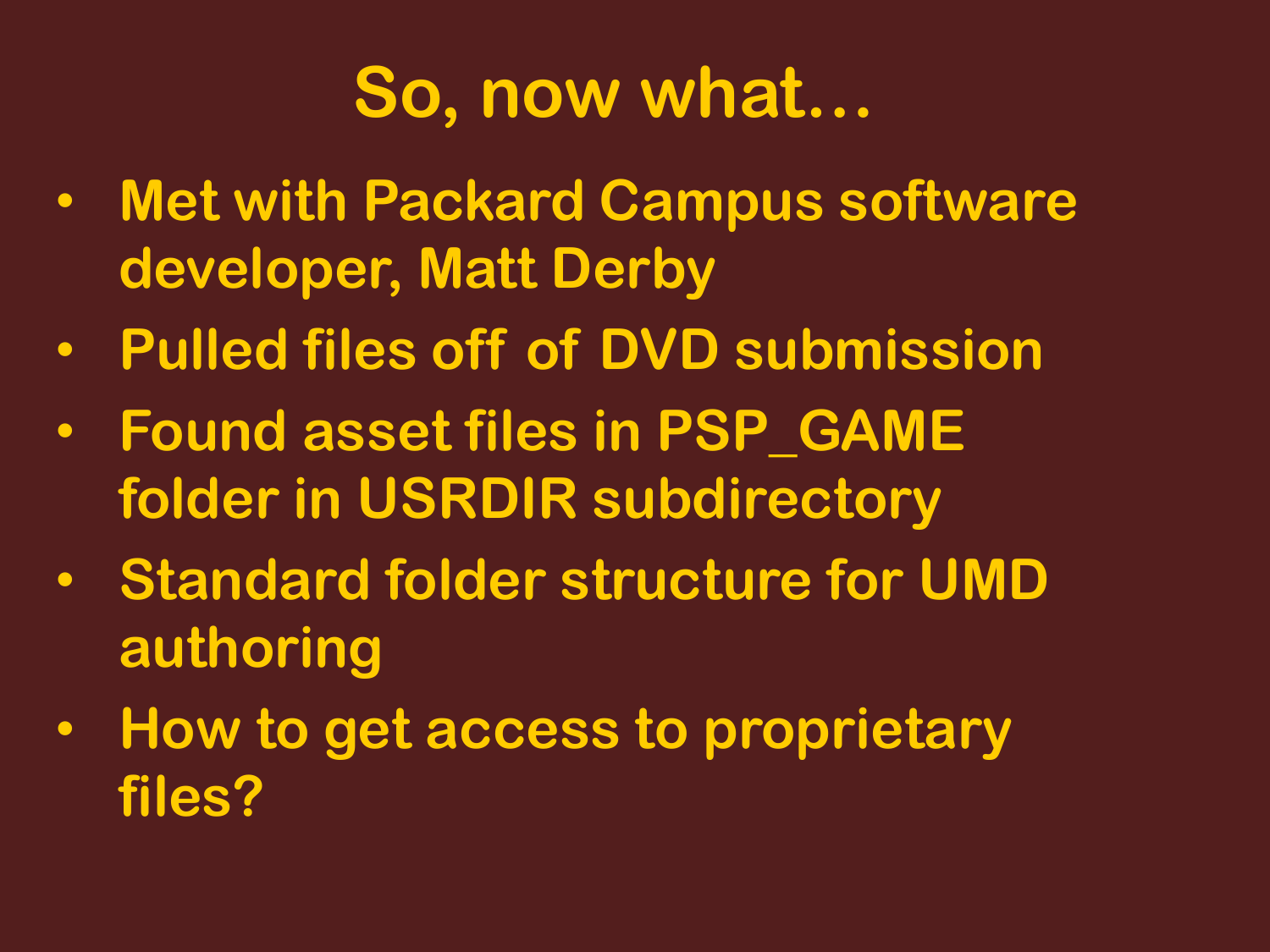## **HOMEBREW!!!**



The Señor is dead.

Casaroja is no longer. Noesis may still be on Rich's personal site.

#### Just one problem...

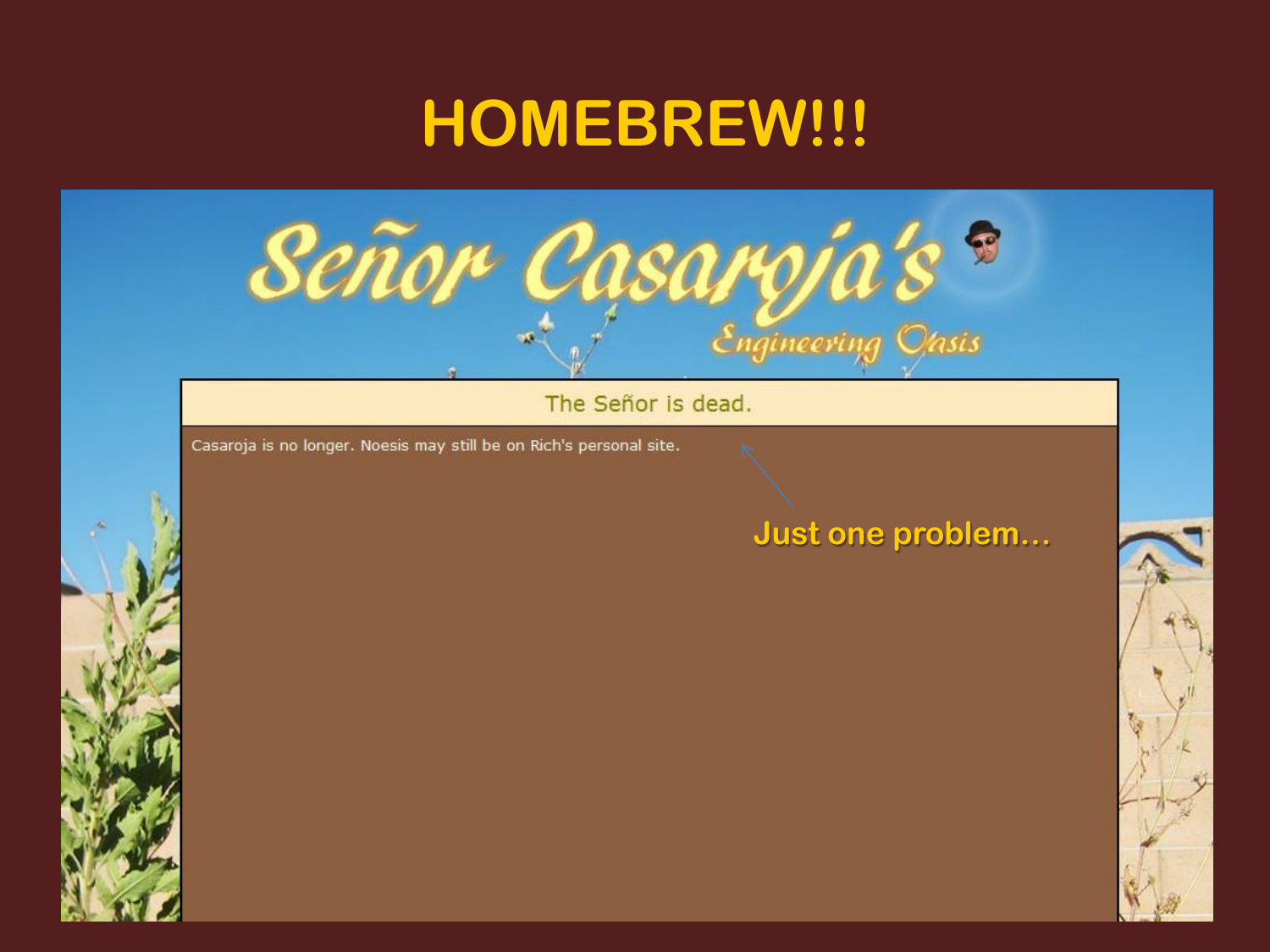**Working with Noesis gave us access to the .gim and .gmo files….**

#### **.gim files include textures and still images – specific to PSP**



**Pig Cop texture**



**Propaganda posters**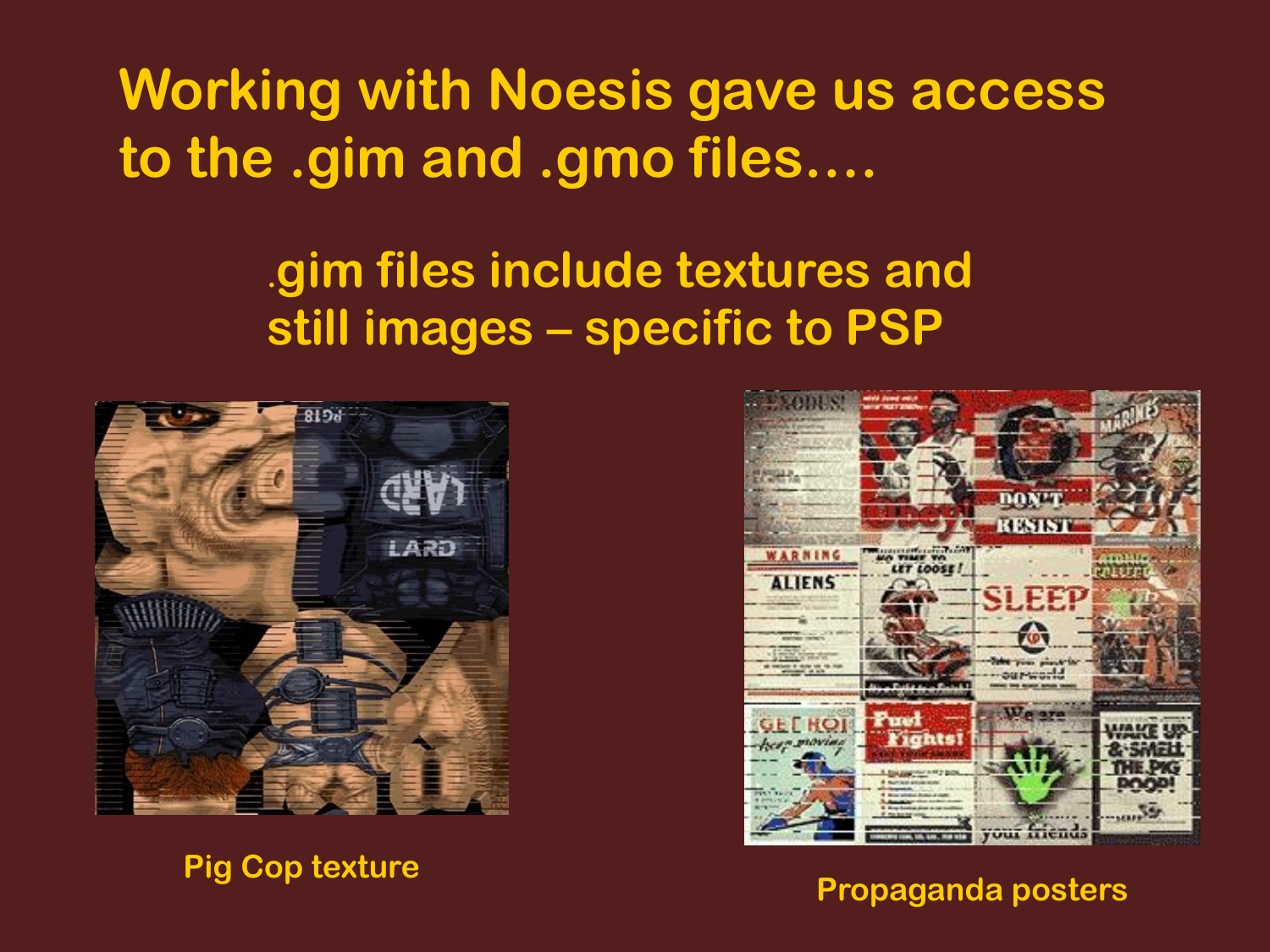#### **.gmo files include 3D models**



#### **Duke & his jetpack**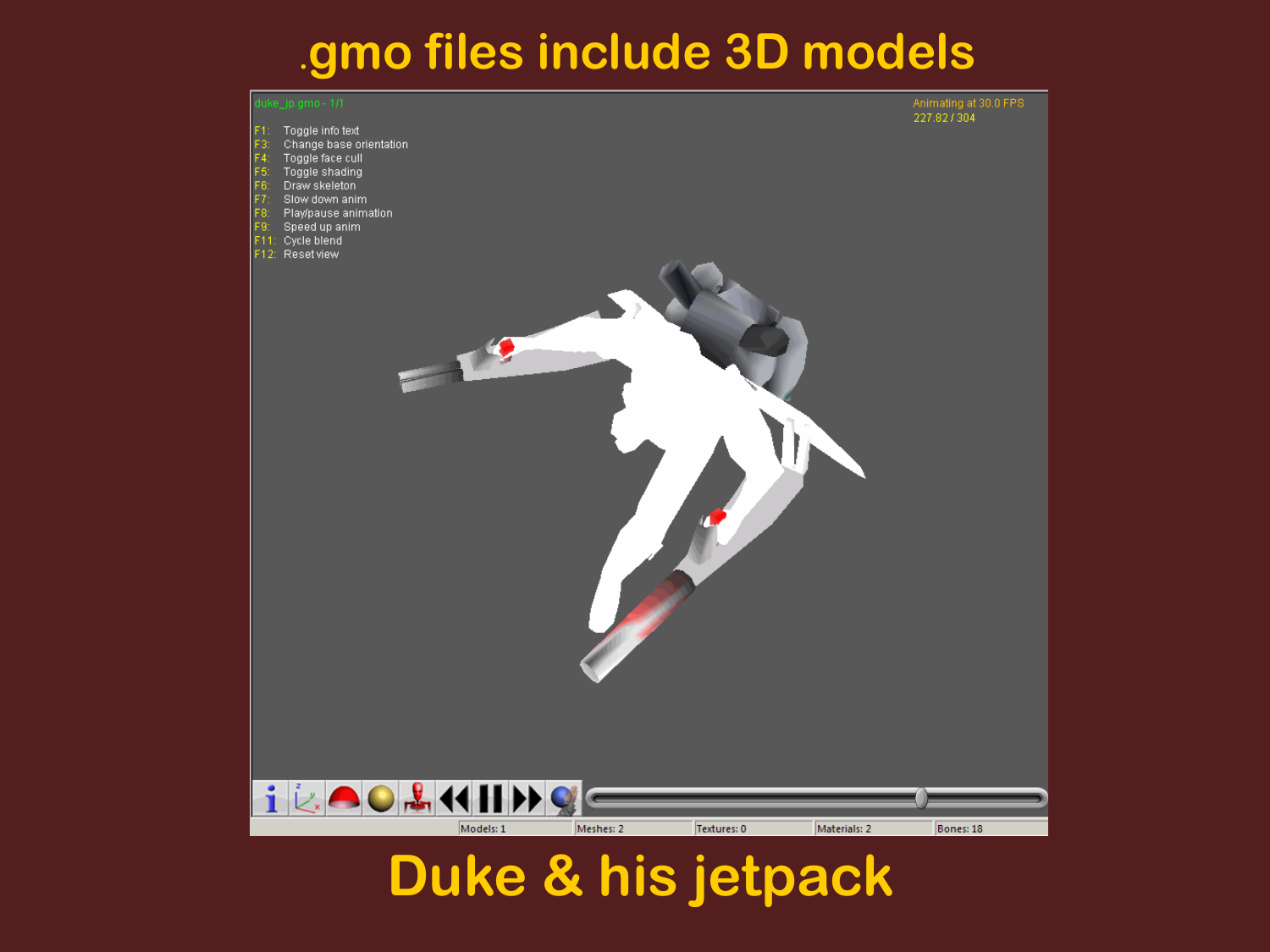

| Name                            | Size Type ▲                    |           | hemy05.gmo - 1/1                   |           |             |              | Animating at 30.0 FPS |
|---------------------------------|--------------------------------|-----------|------------------------------------|-----------|-------------|--------------|-----------------------|
| alien_queen.gmo                 | 556 KB<br><b>GMC</b>           |           |                                    |           |             |              | 180.04 / 559          |
| anim_rocket.gmo                 | 6 KB<br><b>GMC</b>             | F1:       | Toggle info text                   |           |             |              |                       |
| anim_turret_jp_bottom           | 7 <sub>KB</sub><br><b>GMC</b>  | F3:<br>F4 | Change base orientation            |           |             |              |                       |
| anim_turret_jp_top.gmo          | 17 <sub>KB</sub><br><b>GMC</b> | F5        | Toggle face cull<br>Toggle shading |           |             |              |                       |
| babe_free.gmo                   | <b>88 KB</b><br><b>GMC</b>     | F6        | Draw skeleton                      |           |             |              |                       |
| battlelord.gmo                  | 404 KB<br><b>GMC</b>           | F7        | Slow down anim                     |           |             |              |                       |
| battlelord_qte.gmo              | 152 KB<br><b>GMC</b>           | F8:       | Play/pause animation               |           |             |              |                       |
| behemoth.gmo                    | <b>98 KB</b><br><b>GMC</b>     | F9        | Speed up anim                      |           |             |              |                       |
| boss_des.gmo                    | <b>GMC</b><br>2 <sub>KB</sub>  | F11       | Cycle blend                        |           |             |              |                       |
| cycloid_emperor.gmo             | 221 KB<br><b>GMC</b>           | F12:      | Reset view                         |           |             |              |                       |
| duke.gmo                        | <b>GMC</b><br>2KB              |           |                                    |           |             |              |                       |
| duke_battlelord_gte.gmo         | 248 KB<br><b>GMC</b>           |           |                                    |           |             |              |                       |
| duke_dev.gmo                    | 1,242 KB<br><b>GMC</b>         |           |                                    |           |             |              |                       |
| duke_jp.gmo                     | 222 KB<br><b>GMC</b>           |           |                                    |           |             |              |                       |
| duke_m16.gmo                    | 1,267KB<br><b>GMC</b>          |           |                                    |           |             |              |                       |
| duke_morphix_qte.gmo            | 281 KB<br>GMC-                 |           |                                    |           |             |              |                       |
| duke_rag.gmo                    | 1,260 KB<br><b>GMC</b>         |           |                                    |           |             |              |                       |
| dummy_enemy01.gmo               | 9 KB<br><b>GMC</b>             |           |                                    |           |             |              |                       |
| dummy_enemy02.gmo               | <b>GMC</b><br>9 KB             |           |                                    |           |             |              |                       |
| dying_talker_a1.gmo             | <b>71 KB</b><br><b>GMC</b>     |           |                                    |           |             |              |                       |
| dying_talker_a2.gmo             | 71 KB<br><b>GMC</b>            |           |                                    |           |             |              |                       |
| dying_talker_a3.gmo             | 71 KB<br><b>GMC</b>            |           |                                    |           |             |              |                       |
| dying_talker_b1.gmo             | <b>GMC</b><br><b>75 KB</b>     |           |                                    |           |             |              |                       |
| dying_talker_b2.gmo             | <b>75 KB</b><br><b>GMC</b>     |           |                                    |           |             |              |                       |
| dying_talker_b3.gmo             | <b>75 KB</b><br><b>GMC</b>     |           |                                    |           |             |              |                       |
| dying_talker_c1.gmo             | <b>GMC</b><br><b>77 KB</b>     |           |                                    |           |             |              |                       |
| dying_talker_c2.gmo             | 77 KB<br><b>GMC</b>            |           |                                    |           |             |              |                       |
| dying_talker_c3.gmo             | <b>77 KB</b><br><b>GMC</b>     |           |                                    |           |             |              |                       |
| enemy01.gmo                     | 364 KB<br><b>GMC</b>           |           |                                    |           |             |              |                       |
| enemy01_jp.gmo                  | 237 KB<br><b>GMC</b>           |           |                                    |           |             |              |                       |
| enemy02.gmo                     | 366 KB<br><b>GMC</b>           |           |                                    |           |             |              |                       |
| enemy03.gmo                     | 377 KB<br><b>GMC</b>           |           |                                    |           |             |              |                       |
| enemy04.gmo                     | 506 KB<br><b>GMC</b>           |           |                                    |           |             |              |                       |
| enemy05.gmo                     | 591 KB<br><b>GMC</b>           |           |                                    |           |             |              |                       |
| enemy06.gmo                     | <b>GMC</b><br>439 KB           |           |                                    |           |             |              |                       |
| enemy07.gmo                     | 938 KB GMC                     |           |                                    |           |             |              |                       |
| enemy08.gmo                     | 382 KB mySMC                   |           |                                    |           |             |              |                       |
| enemy09.gmo                     | <b>GMC</b><br>413 KB           |           |                                    |           |             |              |                       |
| enemy 10.gmo                    | 486 KB<br><b>GMC</b>           |           |                                    |           |             |              |                       |
|                                 | <b>GMC</b><br>169 KB           |           |                                    |           |             |              |                       |
| enemy 10_jp.gmo<br>enemy 11.gmo | 355 KB<br><b>GMC</b>           |           |                                    |           |             |              |                       |
| enemy 12.gmo                    | 274 KB GMC ▼                   |           |                                    |           |             |              |                       |
| $\left  \cdot \right $          | $\blacktriangleright$          |           |                                    |           |             |              |                       |
|                                 |                                |           |                                    |           |             |              |                       |
| C   All Known Formats           | $\overline{\mathbf{r}}$        |           | <b>EOLHHY</b>                      |           |             |              |                       |
|                                 |                                |           |                                    |           |             |              |                       |
|                                 |                                |           | Models: 1                          | Meshes: 2 | Textures: 0 | Materials: 1 | Bones: 48             |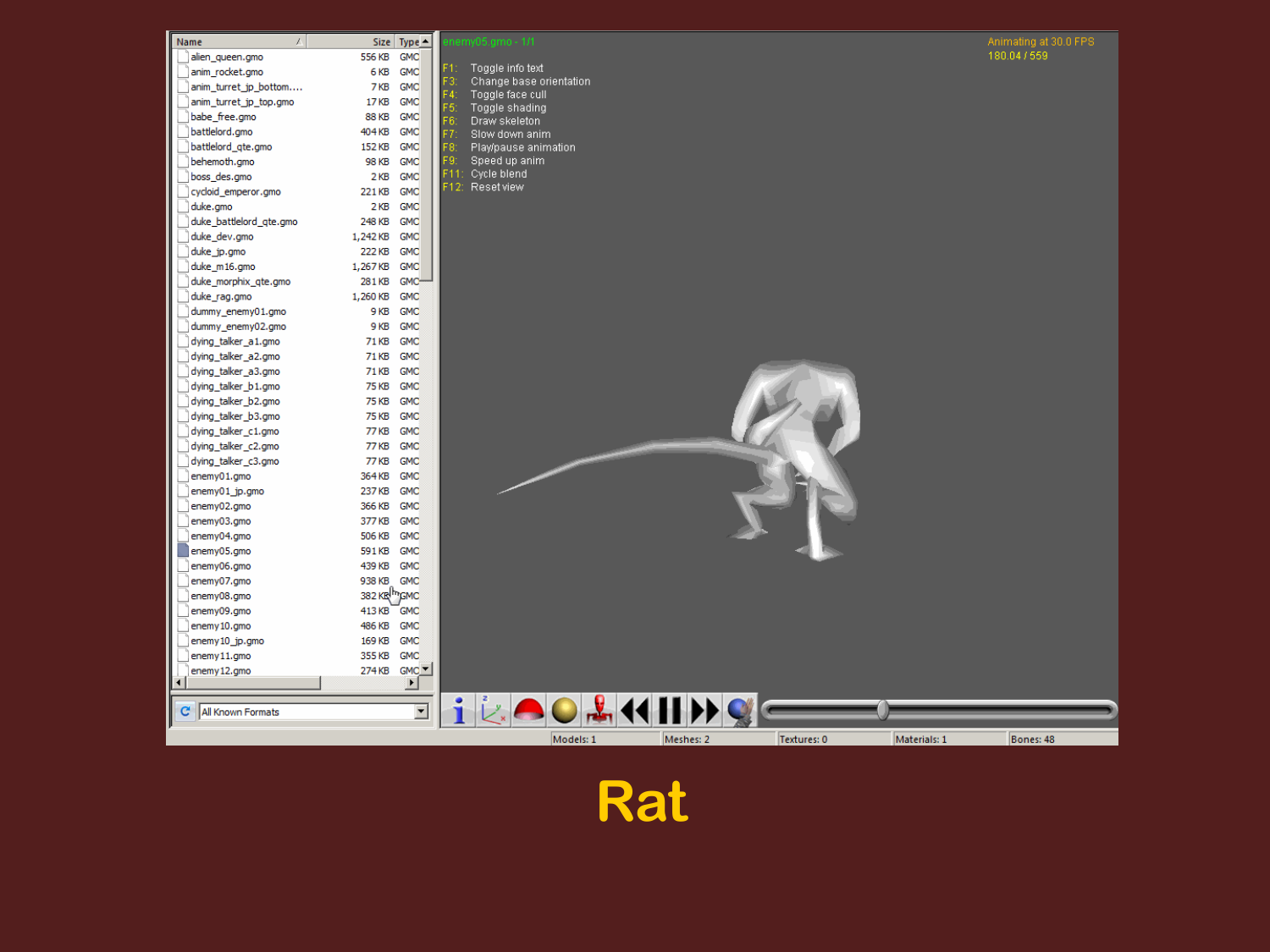

**Sniper Pig**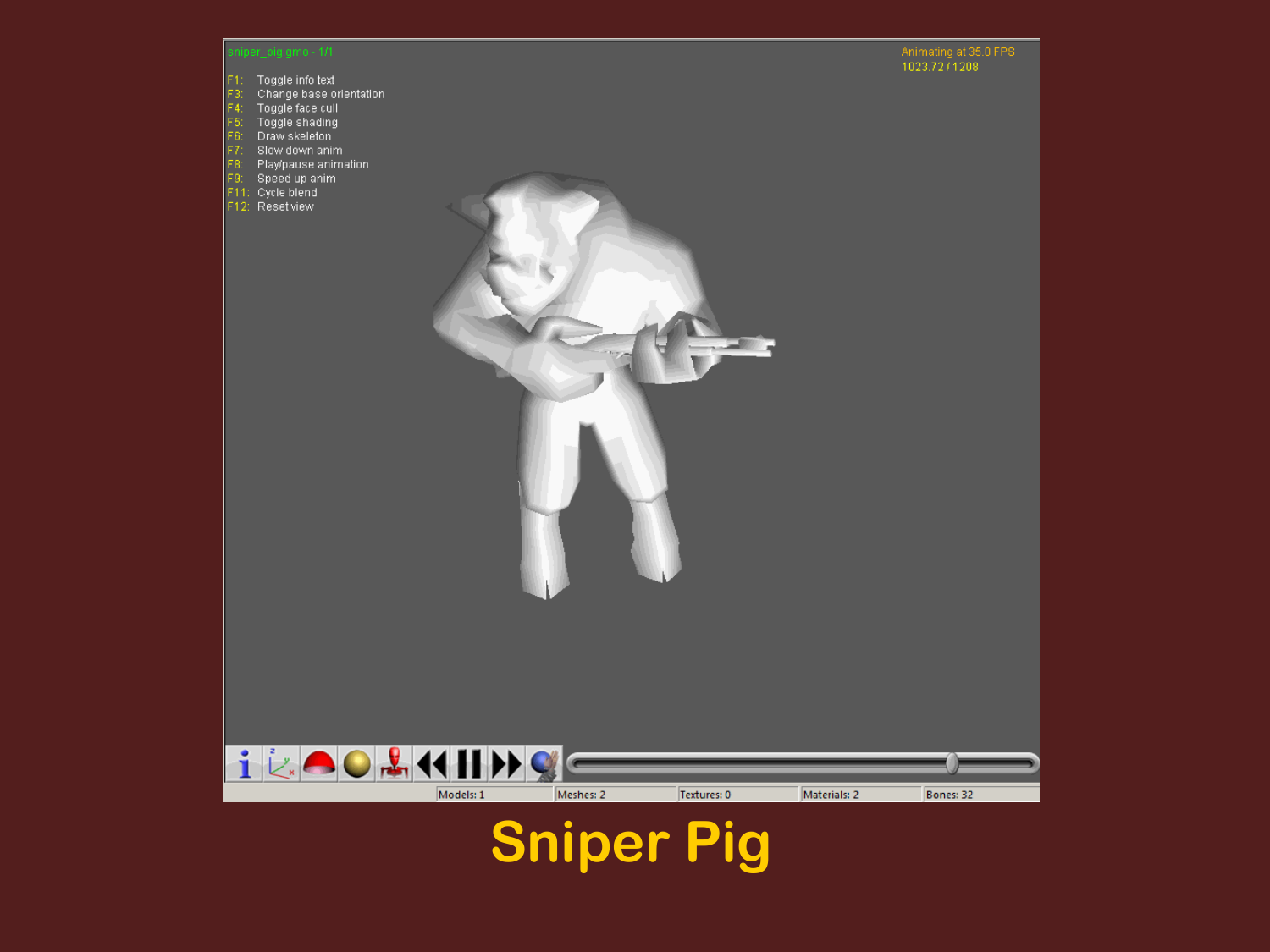#### default.gmo - 1/1

- 
- 
- 
- 
- 
- 
- 
- 
- 
- 



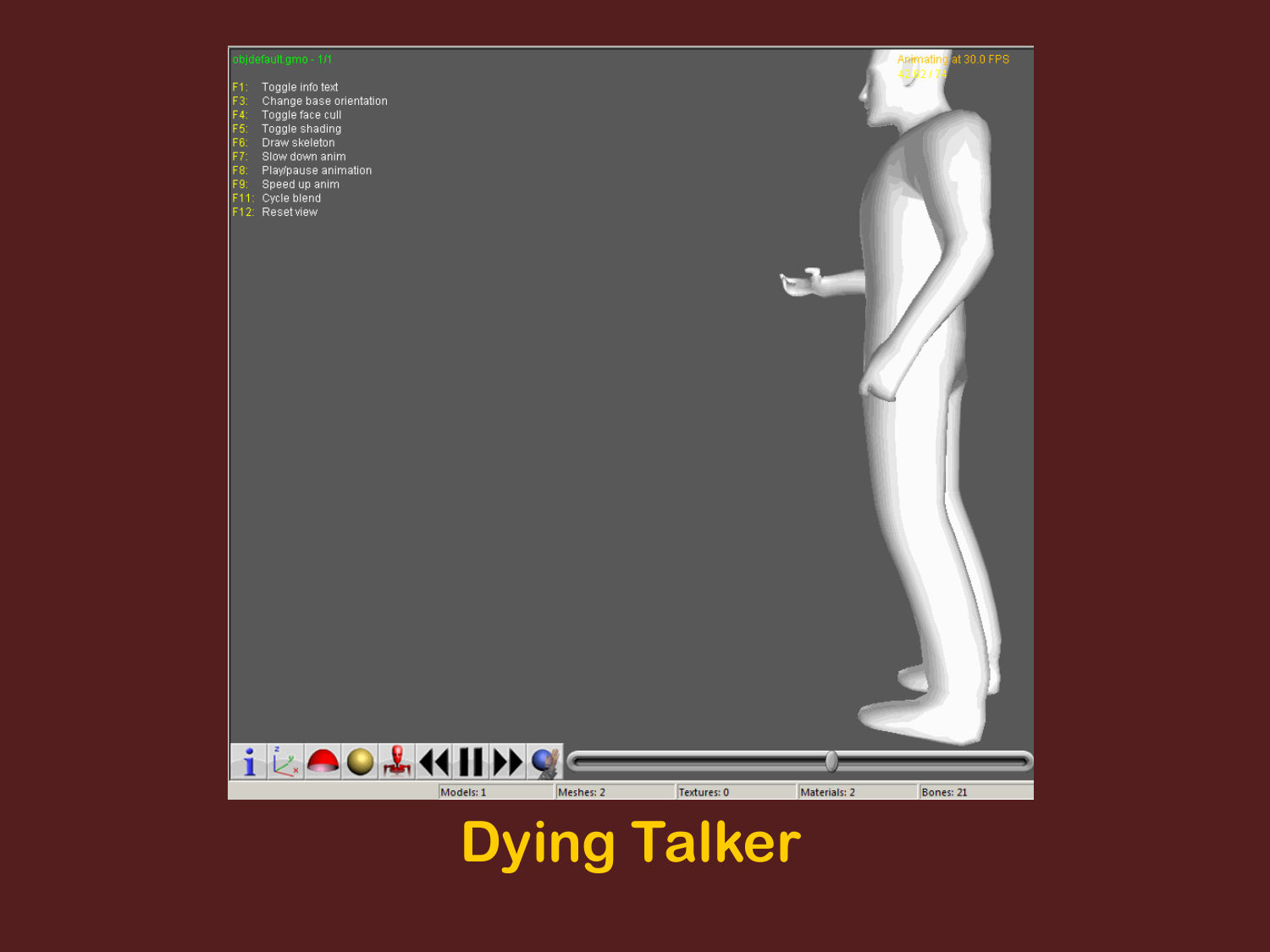#### **Used mediacoder to convert .at3s to MP4, and VLC to convert MP4 to MP3**

**mediacoder provided technical metadata for .at3 files:**

**Atrac3 128 Kbps 44.1 kHz 2 channel**

**and .vag files:**

**spdifaac encoded in AAC container 758 Kbps 48 kHz 2 channel**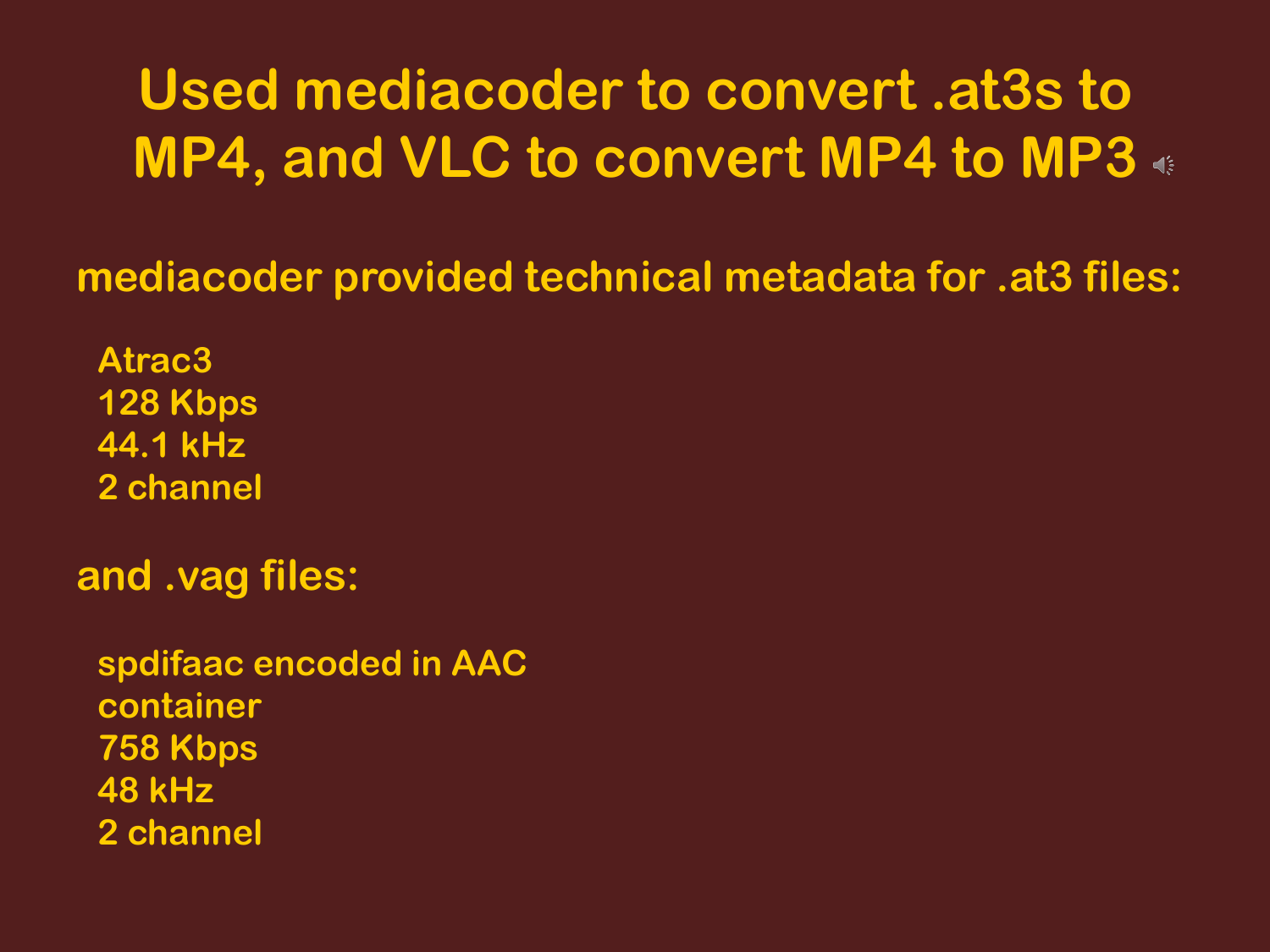**Used hex editor to open boot.bin in order to see ASCII text for the game**

**Folder contains compiled binaries and ASCII text of code, credits, and dialogue from the game**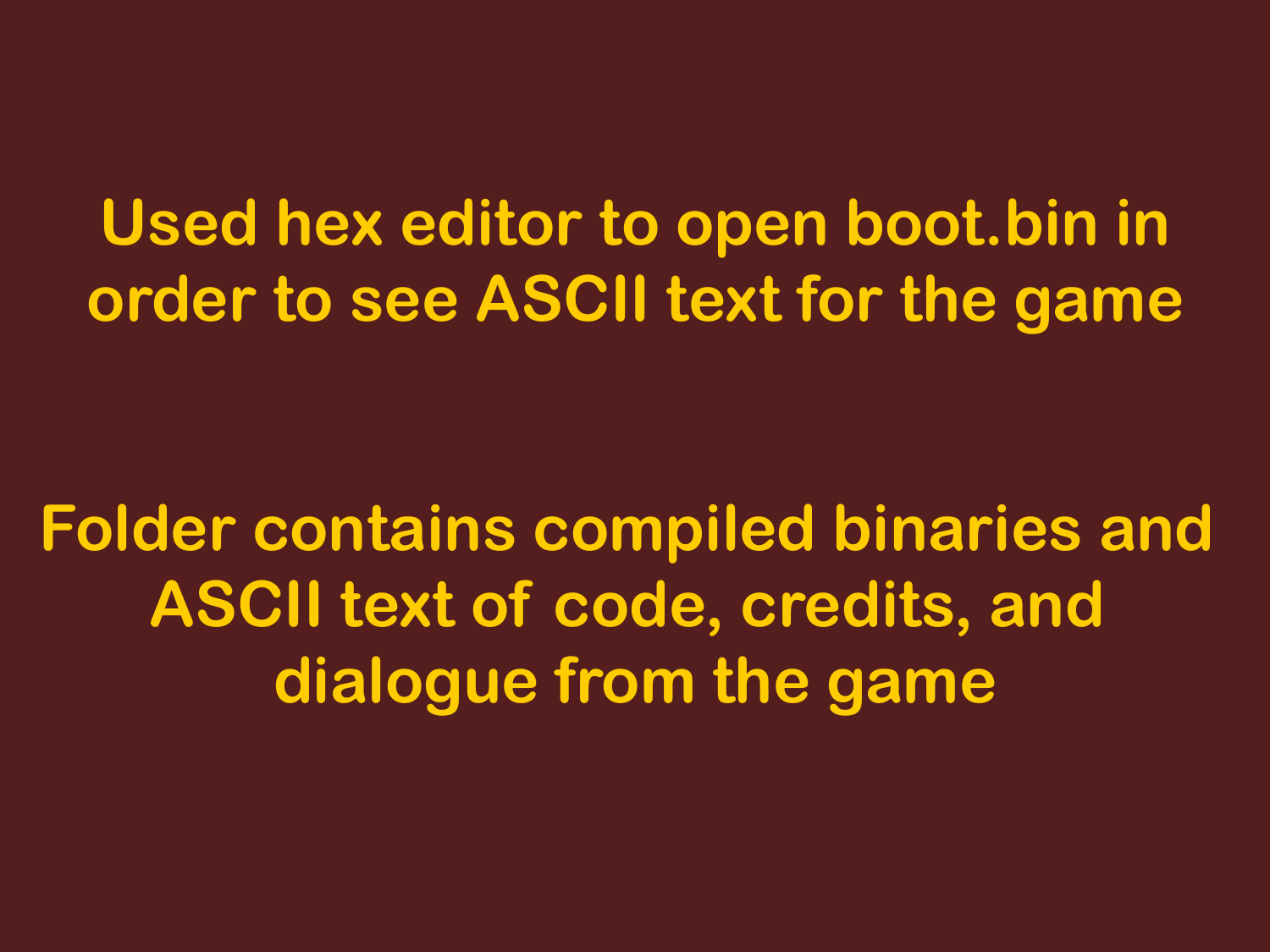Meths - [C:\Users\Matthew Derby\Desktop\Duke Nukem copyright submission\DukeNukemCriticalMass(PSP)\PSP\_GAME\SYSDIR\B00T.BIN]

 $\overline{\phantom{a}}$ 

File Edit Search View Analysis Extras Window ?

| $\Box$ | $\frac{1}{2}$ $\frac{1}{2}$ $\frac{1}{2}$ $\frac{1}{2}$ |  | $-$   ANSI | $ hex$ |
|--------|---------------------------------------------------------|--|------------|--------|
|--------|---------------------------------------------------------|--|------------|--------|

 $\frac{F_0}{40}$  BOOT.BIN

#### Offset(h) 00 01 02 03 04 05 06 07 08 09 0A 0B 0C 0D 0E 0F 10 11 12 13 14 15 16 17 18 19 1A 1B 1C 1D 1E 1F 20 21 22 23 24 25 26 27 28

| 00200B0B 00 25 64 20 6D 69 6E 00 00 4C 41 20 53 74 72 65 65 74 73 00 00 55 6E 6B 6E 6F 77 6E 00 4D 41 50 20 53 45 54 54 49 4E 47 53    |  |  |  |  |  |  |  |           |  |  |  |  |  |  |  |    | 00200AE2 41 44 59 00 00 05 2 45 41 44 59 00 00 00 44 4E 54 43 4D 00 00 00 20 25 64 20 2F 20 25 64 00 00 00 00 00 44 4D 00 00 43 54 42 ADYREADYDNTCM %d / %dDMCTB<br>.%d minLA StreetsUnknown.MAP SETTINGS |
|----------------------------------------------------------------------------------------------------------------------------------------|--|--|--|--|--|--|--|-----------|--|--|--|--|--|--|--|----|-----------------------------------------------------------------------------------------------------------------------------------------------------------------------------------------------------------|
| 00200B34 00 00 00 00 46 61 63 74 6F 72 79 00 32 00 00 00 33 00 00 00 34 00 00 00 35 20 6D 69 6E 00 00 00 31 35 20 6D 69 6E 00 00 32    |  |  |  |  |  |  |  |           |  |  |  |  |  |  |  |    | Factory.2345 min15 min2                                                                                                                                                                                   |
| 00200B5D 35 20 6D 69 6E 00 00 4D 50 5F 45 56 45 4E 54 5F 4E 55 4C 4C 00 00 00 4D 50 5F 45 56 45 4E 54 5F 41 43 4B 00 00 00 00 4D 50    |  |  |  |  |  |  |  |           |  |  |  |  |  |  |  |    | 5 minMP EVENT NULLMP EVENT ACKMP                                                                                                                                                                          |
| 00200B86 5F 45 56 45 4E 54 5F 4E 45 45 44 5F 41 4E 53 57 45 52 00 00 00 00 4D 50 5F 45 56 45 4E 54 5F 48 49 54 5F 50 4C 41 59 45 52    |  |  |  |  |  |  |  |           |  |  |  |  |  |  |  |    | EVENT NEED ANSWERMP EVENT HIT PLAYER                                                                                                                                                                      |
| 00200BAF 00 4D 50 5F 45 56 45 4E 54 5F 48 49 54 5F 54 45 4C 45 50 4F 52 54 00 00 00 4D 50 5F 45 56 45 4E 54 5F 48 49 54 5F 50 49 43    |  |  |  |  |  |  |  |           |  |  |  |  |  |  |  |    | .MP EVENT HIT TELEPORTMP EVENT HIT PIC                                                                                                                                                                    |
| 00200BD8 4B 55 50 00 4D 50 5F 45 56 45 4E 54 5F 48 49 54 5F 44 49 45 44 00 00 00 4D 50 5F 45 56 45 4E 54 5F 53 50 41 57 4E 20 00 4D    |  |  |  |  |  |  |  |           |  |  |  |  |  |  |  |    | KUP.MP EVENT HIT DIEDMP EVENT SPAWN .M                                                                                                                                                                    |
| 00200C01 50 5F 45 56 45 4E 54 5F 53 48 4F 4F 54 20 00 4D 50 5F 45 56 45 4E 54 5F 53 54 41 52 54 5F 47 41 4D 45 00 4D 50 5F 45 56 45    |  |  |  |  |  |  |  |           |  |  |  |  |  |  |  |    | P EVENT SHOOT . MP EVENT START GAME. MP EVE                                                                                                                                                               |
| 00200C2A 4E 54 5F 54 52 49 47 47 45 52 00 00 00 00 4D 50 5F 45 56 45 4E 54 5F 52 45 41 44 59 09 00 4D 50 5F 45 56 45 4E 54 5F 48       |  |  |  |  |  |  |  |           |  |  |  |  |  |  |  |    | NT TRIGGERMP EVENT READYMP EVENT HI                                                                                                                                                                       |
| 00200C53 54 5F 4F 42 4A 45 43 54 00 4D 50 5F 45 56 45 4E 54 5F 54 49 4D 45 00 00 00 4D 50 5F 45 56 45 4E 54 5F 44 45 41 44 53 54       |  |  |  |  |  |  |  |           |  |  |  |  |  |  |  | 41 | T OBJECT. MP EVENT TIME MP EVENT DEADSTA                                                                                                                                                                  |
| 00200C7C 54 55 53 00 4D 50 5F 45 56 45 4E 54 5F 53 43 4F 52 45 09 00 4D 50 5F 45 56 45 4E 54 5F 44 45 54 4F 4E 41 54 45 00 00 00 4D    |  |  |  |  |  |  |  |           |  |  |  |  |  |  |  |    | TUS.MP EVENT SCOREMP EVENT DETONATEM                                                                                                                                                                      |
| 00200CA5 50 5F 45 56 45 4E 54 5F 43 48 41 4E 47 45 5F 57 45 41 50 4F 4E 00 00 4D 50 5F 45 56 45 4E 54 5F 54 48 52 4F 57 5F 50 42 00    |  |  |  |  |  |  |  |           |  |  |  |  |  |  |  |    | P EVENT CHANGE WEAPONMP EVENT THROW PB.                                                                                                                                                                   |
| 00200CCE 00 00 53 43 45 4E 45 5F 50 52 45 56 49 45 57 00 00 00 63 61 6D 65 72 61 2D 30 00 00 00 00 62 61 62 65 5F 66 72 65 65 2E 67    |  |  |  |  |  |  |  |           |  |  |  |  |  |  |  |    | SCENE PREVIEWcamera-0babe free.o                                                                                                                                                                          |
| 00200CF7 6D 6F 00 00 00 25 73 20 66 6F 75 6E 64 20 62 61 62 65 2E 00 00 25 73 20 62 72 69 6E 67 20 6E 65 77 20 62 61 62 65 20 74 6F    |  |  |  |  |  |  |  |           |  |  |  |  |  |  |  |    | mo%s found babe%s bring new babe to                                                                                                                                                                       |
| 00200D20 20 68 69 73 20 63 61 72 2E 00 00 00 59 6F 75 72 20 62 61 62 65 20 77 61 73 20 73 74 6F 6C 65 6E 20 62 79 20 25 73 2E          |  |  |  |  |  |  |  |           |  |  |  |  |  |  |  |    | his car Your babe was stolen by %s%                                                                                                                                                                       |
|                                                                                                                                        |  |  |  |  |  |  |  |           |  |  |  |  |  |  |  |    | 00200D49 73 20 6C 65 66 74 20 74 68 65 20 67 61 6D 65 2E 00 00 00 25 73 20 77 61 73 20 6B 69 6C 6C 65 64 20 62 79 20 25 73 2E 00 00 s left the game \$s was killed by \$s                                 |
| 00200D72 00 00 42 72 69 6E 67 20 62 61 62 65 20 74 6F 20 79 6F 75 72 20 62 61 73 65 21 21 00 00 00 42 61 62 65 20 69 73 20 79 6F 75    |  |  |  |  |  |  |  |           |  |  |  |  |  |  |  |    | Bring babe to your base!!Babe is you                                                                                                                                                                      |
| 00200D9B 72 73 21 21 00 62 6C 6F 6F 64 2E 67 69 6D 00 00 00 43 54 42 31 00 00 00 00 54 72 69 61 6E 67 6C 65 00 00 00 00 32 00 00 00 00 |  |  |  |  |  |  |  |           |  |  |  |  |  |  |  |    | rs!!.blood.gimCTB1Triangle2                                                                                                                                                                               |
| 00200DC4 4F 76 65 72 66 6C 6F 77 20 69 6E 20 41 41 42 42 2C 20 6F 62 6A 65 63 74 20 72 65 6D 6F 76 65 64 20 66 72 6F 6D 20 73 69 6D    |  |  |  |  |  |  |  |           |  |  |  |  |  |  |  |    | Overflow in AABB. object removed from sim                                                                                                                                                                 |
| 00200DED 75 6C 61 74 69 6F 6E 00 00 00 00 49 66 20 79 6F 75 20 63 61 6E 20 72 65 70 72 6F 64 75 63 65 20 74 68 69 73 2C 20 70 6C 65    |  |  |  |  |  |  |  |           |  |  |  |  |  |  |  |    | ulation If you can reproduce this, ple                                                                                                                                                                    |
| 00200E16 61 73 65 20 65 6D 61 69 6C 20 62 75 67 73 40 63 6F 6E 74 69 6E 75 6F 75 73 70 68 79 73 69 63 73 2E 63 6F 6D 0A 00 50 6C 65    |  |  |  |  |  |  |  |           |  |  |  |  |  |  |  |    | ase email bugs@continuousphysics.comPle                                                                                                                                                                   |
| 00200E3F 61 73 65 20 69 6E 63 6C 75 64 65 20 61 62 6F 76 65 20 69 6E 66 6F 72 6D 61 74 69 6F 6E 2C 20 79 6F 75 72 20 50 6C 61 74 66    |  |  |  |  |  |  |  |           |  |  |  |  |  |  |  |    | ase include above information, your Platf                                                                                                                                                                 |
| 00200E68 6F 72 6D 2C 20 76 65 72 73 69 6F 6E 20 6F 66 20 4F 53 2E 0A 00 00 00 00 54 68 61 6E 6B 73 2E 0A 00 00 00 00 54 72 69 61       |  |  |  |  |  |  |  |           |  |  |  |  |  |  |  |    | orm, version of OSThanksTrian                                                                                                                                                                             |
| 00200E91 67 6C 65 00 00 00 00 42 6F 78 00 42 56 48 54 52 49 41 4E 47 4C 45 4D 45 53 48 00 43 61 70 73 75 6C 65 53 68 61 70 65 00 00    |  |  |  |  |  |  |  |           |  |  |  |  |  |  |  |    | gleBox.BVHTRIANGLEMESH.CapsuleShape                                                                                                                                                                       |
| 00200EBA 00 00 43 61 70 73 75 6C 65 58 00 00 00 00 43 61 70 73 75 6C 65 5A 00 00 00 00 43 6F 6D 70 6F 75 6E 64 00 00 00 00 43 6F 6E    |  |  |  |  |  |  |  |           |  |  |  |  |  |  |  |    | CapsuleXCapsuleZCompoundCon                                                                                                                                                                               |
| 00200EE3 65 00 00 00 00 43 6F 6E 76 65 78 00 00 43 6F 6E 76 65 78 54 72 69 6D 65 73 68 00 00 00 43 79 6C 69 6E 64 65 72 59 00 00 00    |  |  |  |  |  |  |  |           |  |  |  |  |  |  |  |    | eConvexConvexTrimeshCvlinderY                                                                                                                                                                             |
| 00200F0C 43 79 6C 69 6E 64 65 72 58 00 00 00 43 79 6C 69 6E 64 65 72 5A 00 00 00 45 6D 70 74 79 00 00 00 48 45 49 47 48 54 46 49       |  |  |  |  |  |  |  |           |  |  |  |  |  |  |  |    | CvlinderXCvlinderZEmptvHEIGHTFIE                                                                                                                                                                          |
| 00200F35 4C 44 00 4D 69 6E 6B 6F 77 73 6B 69 53 75 6D 00 00 00 00 4D 75 6C 74 69 53 70 68 65 72 65 00 62 74 42 55 5F 53 69 6D 70 6C    |  |  |  |  |  |  |  |           |  |  |  |  |  |  |  |    | LD.MinkowskiSumMultiSphere.btBU Simpl                                                                                                                                                                     |
| 00200F5E 65 78 31 74 6F 34 00 00 00 00 53 50 48 45 52 45 00 00 53 54 41 54 49 43 50 4C 41 4E 45 00 54 52 49 41 4E 47 4C 45 4D 45 53    |  |  |  |  |  |  |  |           |  |  |  |  |  |  |  |    | ex1to4SPHERESTATICPLANE.TRIANGLEMES                                                                                                                                                                       |
| 00200F87 48 00 00 00 00 55 6E 69 66 6F 72 6D 53 63 61 6C 69 6E 67 53 68 61 70 65 00 54 72 69 61 6E 67 6C 65 00 00 00 00 76 65 63 74    |  |  |  |  |  |  |  |           |  |  |  |  |  |  |  |    | HUniformScalingShape.Trianglevect                                                                                                                                                                         |
| 00200FB0 6F 72 3A 3A 5F 4D 5F 69 6E 73 65 72 74 5F 61 75 78 00 00 00 76 65 63 74 6F 72 3A 3A 5F 4D 5F 69 6E 73 65 72 74 5F 61 75 78    |  |  |  |  |  |  |  |           |  |  |  |  |  |  |  |    | or:: M insert auxvector:: M insert aux                                                                                                                                                                    |
| 00200FD9 00 00 00 76 65 63 74 6F 72 3A 3A 5F 4D 5F 66 69 6C 6C 5F 69 6E 73 65 72 74 00 00 73 72 63 2F 43 6F 6C 64 65 74 2F 63 6F 6C    |  |  |  |  |  |  |  |           |  |  |  |  |  |  |  |    | vector:: M fill insertsrc/Coldet/col                                                                                                                                                                      |
| 00201002 64 65 74 2E 63 70 70 00 00 00 66 69 72 73 74 21 3D 4E 55 4C 4C 00 73 65 63 6F 6E 64 21 3D 4E 55 4C 4C 00 00 00 00 73 31 21    |  |  |  |  |  |  |  |           |  |  |  |  |  |  |  |    | det.cppfirst!=NULL.second!=NULLs1!                                                                                                                                                                        |
| 0020102B 3D 4E 55 4C 4C 00 00 00 00 73 32 21 3D 4E 55 4C 4C 00 00 00 00 66 31 21 3D 4E 55 4C 4C 00 00 00 00 66 32 21 3D 4E 55 4C       |  |  |  |  |  |  |  |           |  |  |  |  |  |  |  |    | $=$ NULL $s2$ ! $=$ NULL $f1!$ $=$ NULL $f2!$ $=$ NULL                                                                                                                                                    |
| 00201054 00 00 00 00 00 00 00 00 63 61 6E 6E 6E 74 20 6C 6F 61 64 20 73 63 65 6E 65 20 28 20 77 72 6F 6E 67 20 69 6E 64 65 78 20 29    |  |  |  |  |  |  |  |           |  |  |  |  |  |  |  |    | cannot load scene ( wrong index )                                                                                                                                                                         |
| 0020107D 00 00 00 6C 6F 61 64 20 73 63 65 6E 65 20 28 20 25 64 20 62 79 74 65 73 20 29 0A 00 00 00 00 76 65 63 74 6F 72 3A 3A 5F 4D    |  |  |  |  |  |  |  |           |  |  |  |  |  |  |  |    | load scene ( %d bytes )vector:: M                                                                                                                                                                         |
| 002010A6 5F 69 6E 73 65 72 74 5F 61 75 78 00 00 00 25 64 29 20 25 73 20 25 6C 66 20 25 6C 66 20 25 6C 66 0A 00 00 00 00 00 00 76 65 63 |  |  |  |  |  |  |  |           |  |  |  |  |  |  |  |    | insert aux%d) %s %lf %lf %lfvec                                                                                                                                                                           |
| 002010CF 74 6F 72 3A 3A 5F 4D 5F 69 6E 73 65 72 74 5F 61 75 78 00 00 00 62 61 73 69 63 5F 73 74 72 69 6E 67 3A 3A 61 74 00 00 00 00    |  |  |  |  |  |  |  |           |  |  |  |  |  |  |  |    | tor:: M insert auxbasic string::at                                                                                                                                                                        |
| 002010F8 62 61 73 69 63 5F 73 74 72 69 6E 67 3A 3A 63 6F 6D 70 61 72 65 00 00 00 62 61 73 69 63 5F 73 74 72 69 6E 67 3A 3A 63 6F       |  |  |  |  |  |  |  |           |  |  |  |  |  |  |  |    | basic string::comparebasic string::cop                                                                                                                                                                    |
| 00201121 79 00 00 62 61 73 69 63 5F 73 74 72 69 6E 67 3A 3A 5F 53 5F 63 72 65 61 74 65 00 62 61 73 69 63 5F 73 74 72 69 6E 67 3A 3A    |  |  |  |  |  |  |  |           |  |  |  |  |  |  |  |    | vbasic string:: S create.basic string::                                                                                                                                                                   |
| 0020114A 5F 53 5F 63 6F 6E 73 74 72 75 63 74 20 4E 55 4C 4C 20 6E 6F 74 20 76 61 6C 69 64 00 00 00 62 61 73 69 63 5F 73 74 72 69 6E    |  |  |  |  |  |  |  |           |  |  |  |  |  |  |  |    | S construct NULL not validbasic strin                                                                                                                                                                     |
| 00201173 67 3A 3A 61 73 73 69 67 6E 00 00 00 00 62 61 73 69 63 5F 73 74 72 69 6E 67 3A 3A 5F 4D 5F 72 65 70 6C 61 63 65 5F 61 75 78    |  |  |  |  |  |  |  |           |  |  |  |  |  |  |  |    | g::assignbasic string:: M replace aux                                                                                                                                                                     |
| 0020119C 00 00 00 00 62 61 73 69 63 5F 73 74 72 69 6E 67 3A 3A 72 65 70 6C 61 63 65 00 00 00 62 61 73 69 63 5F 73 74 72 69 6E 67 3A    |  |  |  |  |  |  |  |           |  |  |  |  |  |  |  |    | basic string::replacebasic string:                                                                                                                                                                        |
|                                                                                                                                        |  |  |  |  |  |  |  |           |  |  |  |  |  |  |  |    | 002011C5 3A 69 6E 73 65 72 74 00 00 00 62 61 73 69 63 5F 73 74 72 69 6E 67 3A 3A 65 72 61 73 65 00 62 61 73 69 63 5F 73 74 72 69 :insertbasic string::erase.basic stri                                    |
| 00201155                                                                                                                               |  |  |  |  |  |  |  |           |  |  |  |  |  |  |  |    | בה במורכות הדירה הכירה החימה המיכרים רדית הכירה במיכרים בה הדירים כה במיכרים החימה החימה שמים שמירה הדירה במיכרים<br>basis stwings (mosing                                                                |
| Offset: 2010B6                                                                                                                         |  |  |  |  |  |  |  | Overwrite |  |  |  |  |  |  |  |    |                                                                                                                                                                                                           |

**EBR** 

 $\overline{\mathbf{F}}$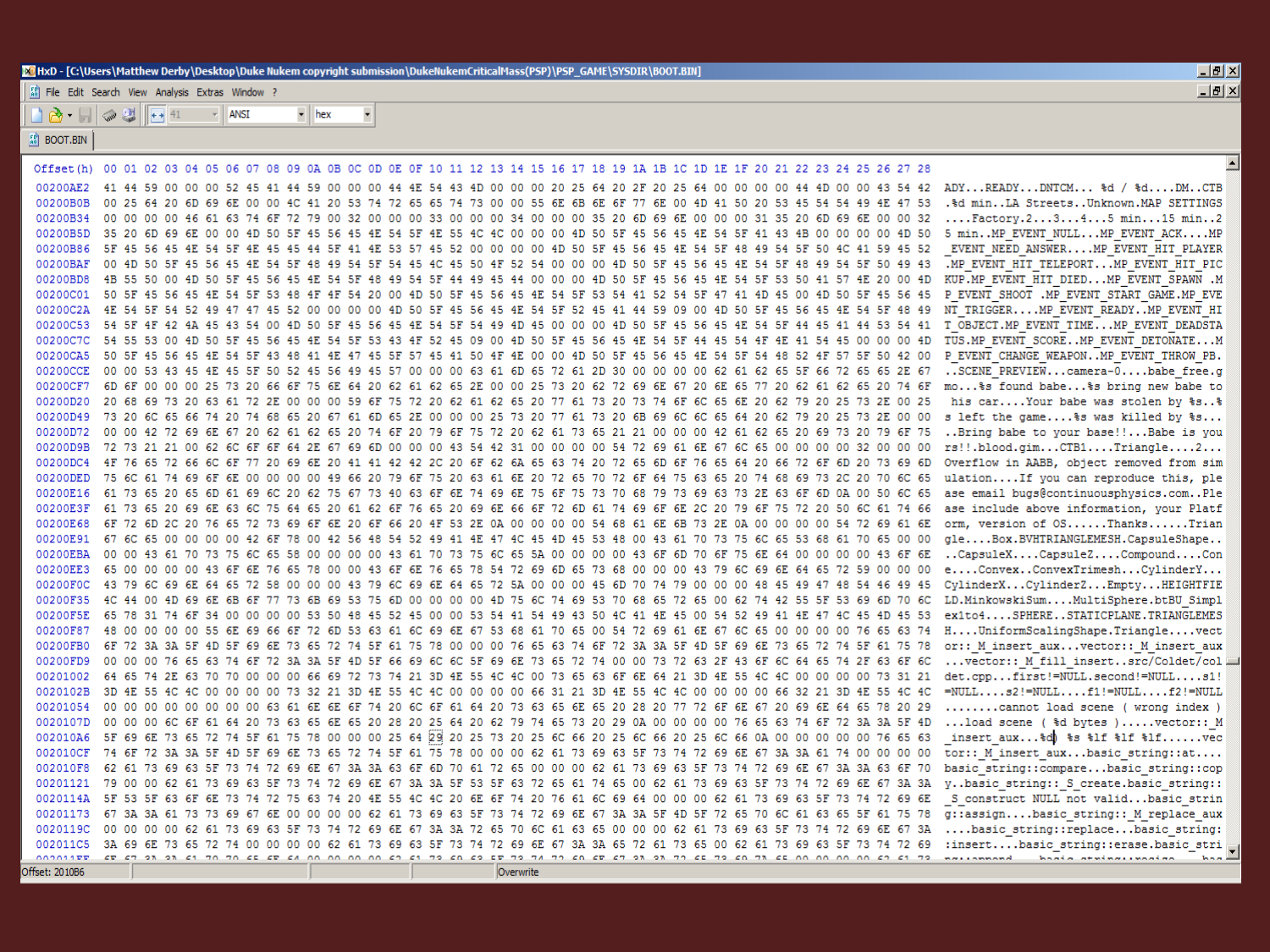# **Obstacles moving forward**

- **Reliance on homebrew community to get access to proprietary files**
- **No infrastructure in place for researcher access**
- **Difficulties in cataloging unpublished software**
- **Reluctance on the part of game companies to send in source discs/code**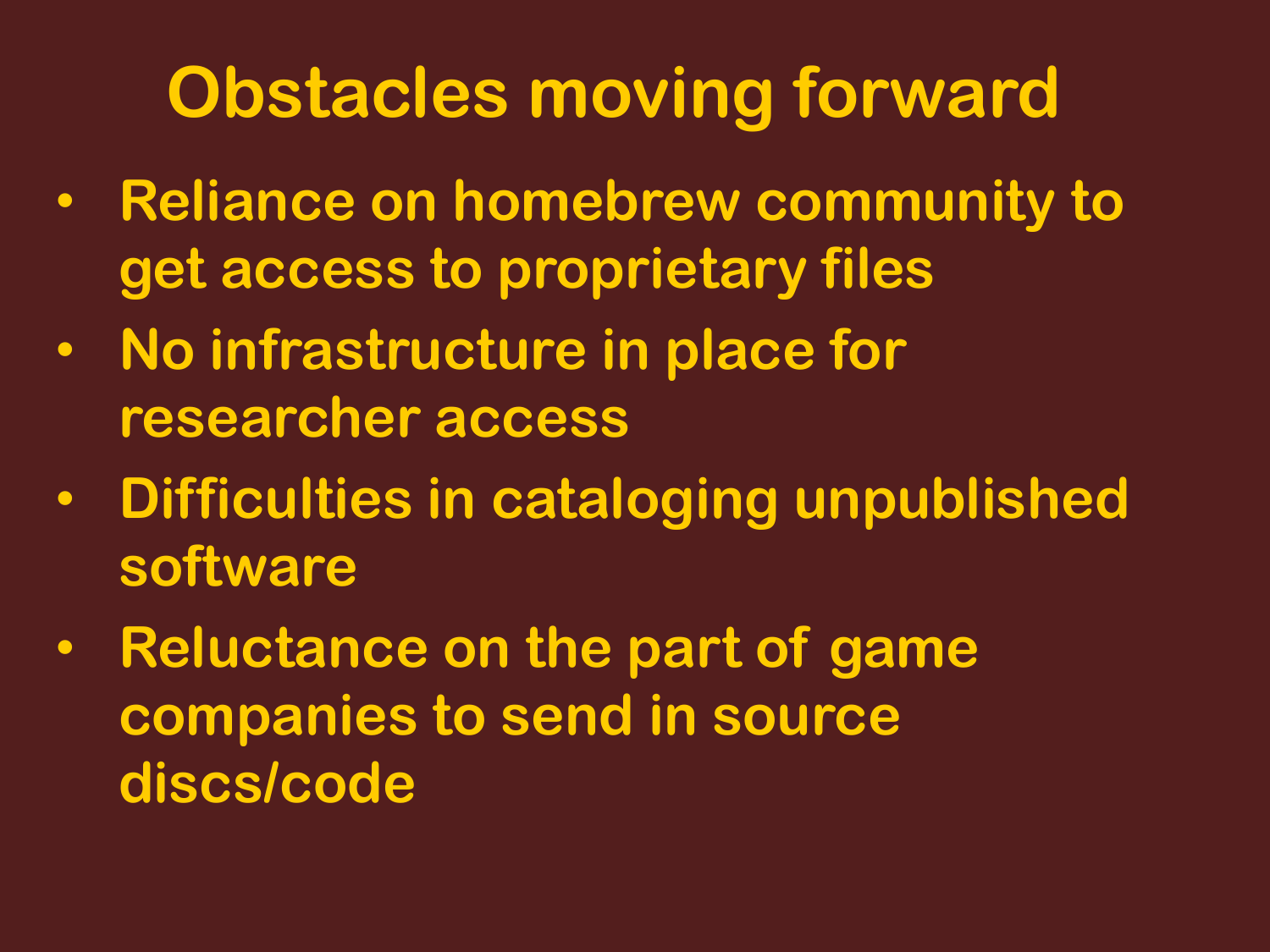# **But it's not all bad…**

- **Ability to preserve an unreleased game in its pre-compiled state**
- **Opportunity to provide researchers access to game mechanics/layers of game design**
- **Source discs for unreleased or digitally distributed software titles**
- **Fits in with the recommended format specifications**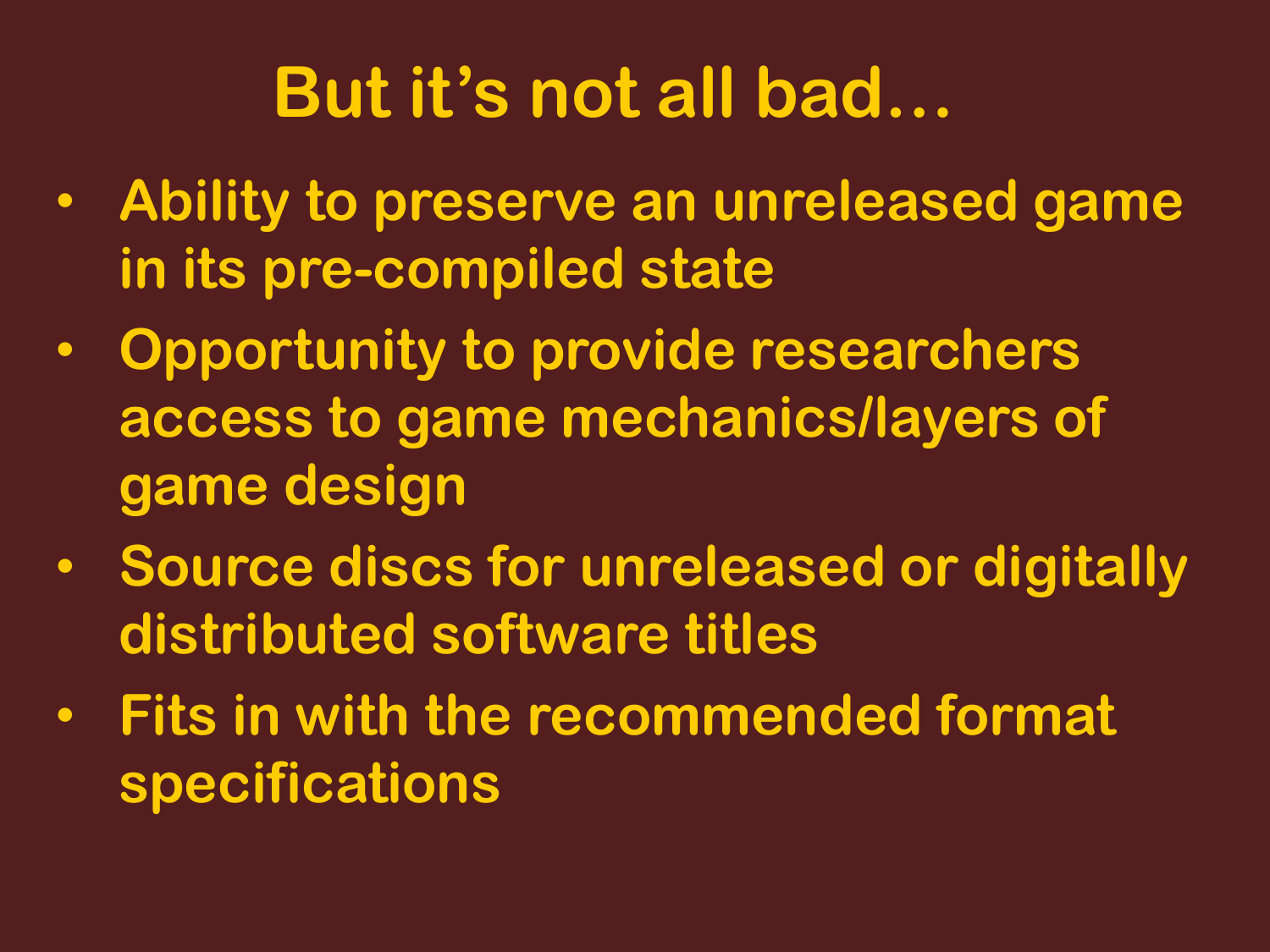**Thanks to Matt Derby, Packard Campus Software Developer, for his assistance with this presentation.**